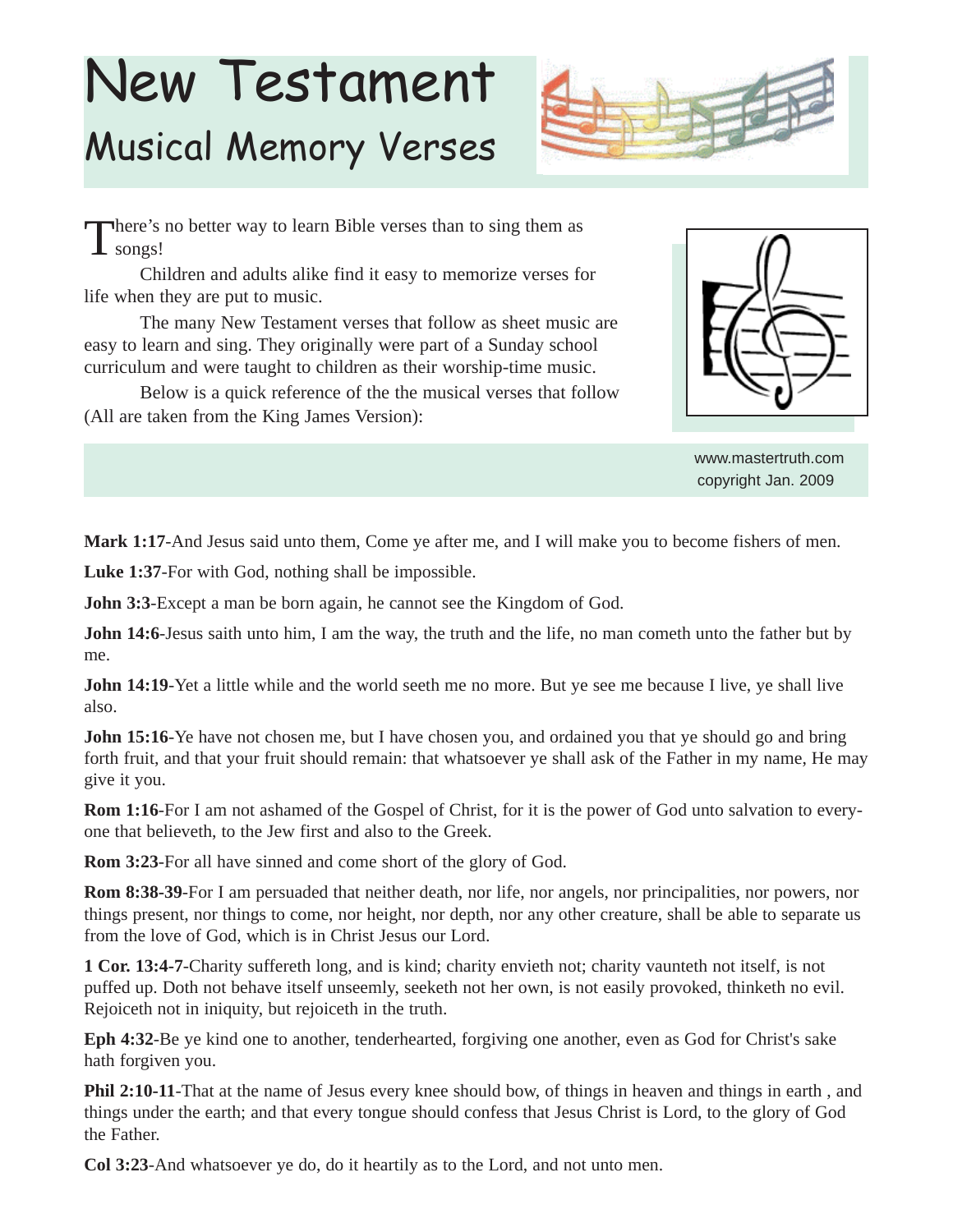**Titus 3:5**-Not by works of righteousness which we have done, but according to his mercy he saved us, by the washing of regeneration and renewing of the Holy Ghost.

**Heb 11:1**-Now faith is the substance of things hoped for, the evidence of things not seen.

James 1:5-If any of you lack wisdom, let him ask of God, that giveth to all men liberally, and upbraideth not, and it shall be given him.

**1 Pet 2:24**-Who his own self bare our sins in his own body on the tree, that we, being dead to sins, should live unto righteousness by whose stripes ye were healed.

**1 John 4:9**-God sent his only begotten son into the world.

## **Scroll down to find the sheet music for each verse, which begins on the next page.**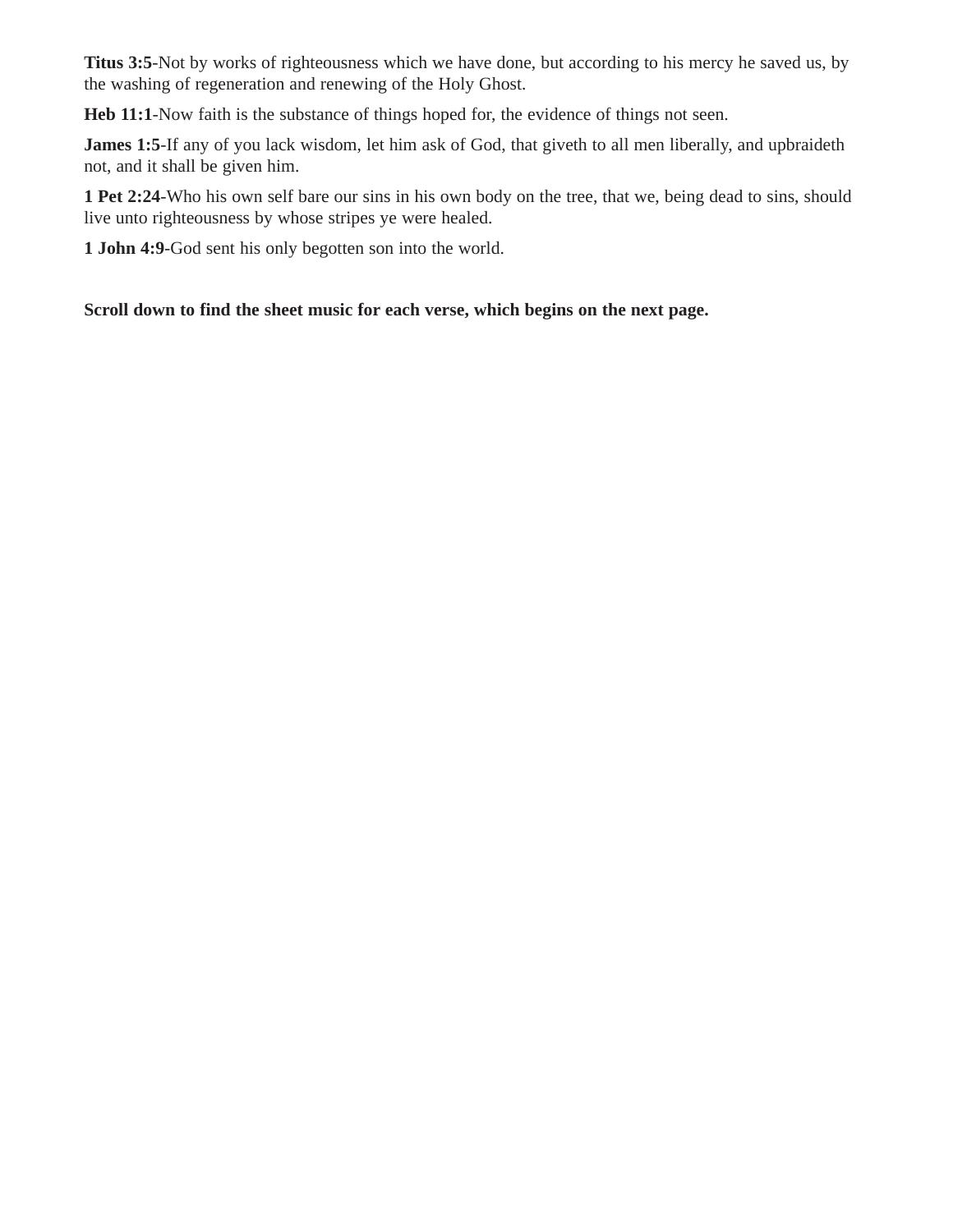Mark 1:17

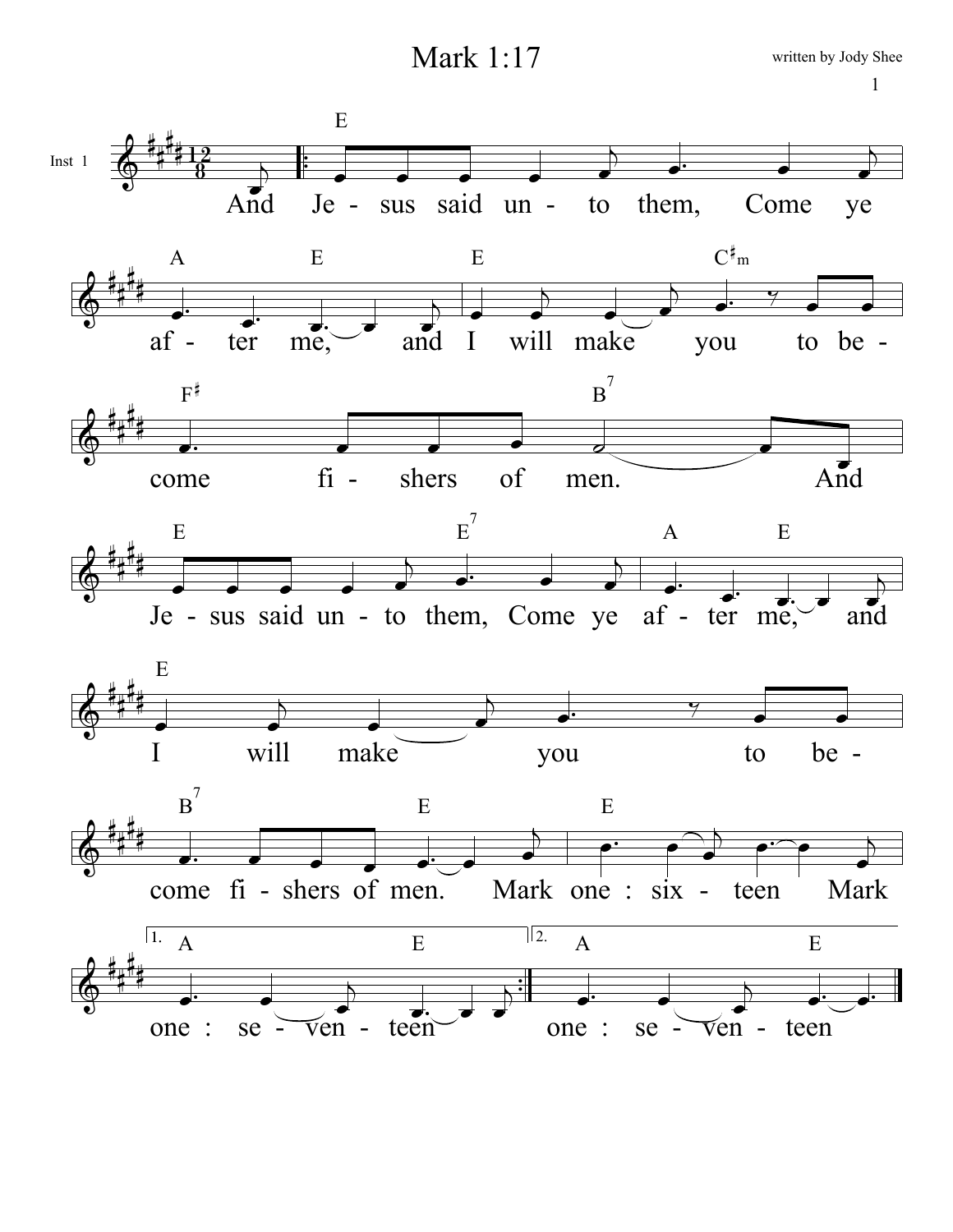Luke 1:37

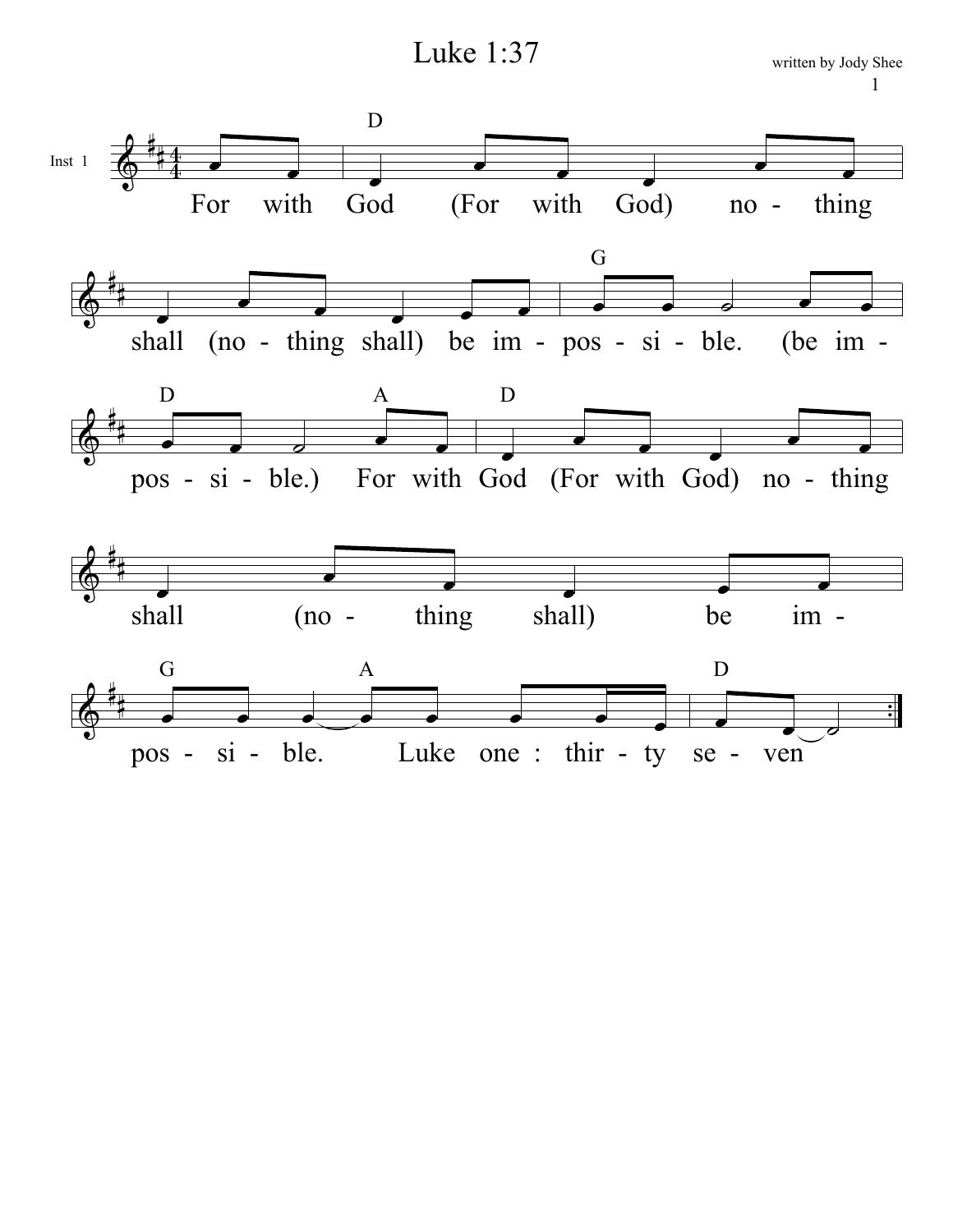John 3:3

written by Jody Shee  $\mathbf{1}$ 

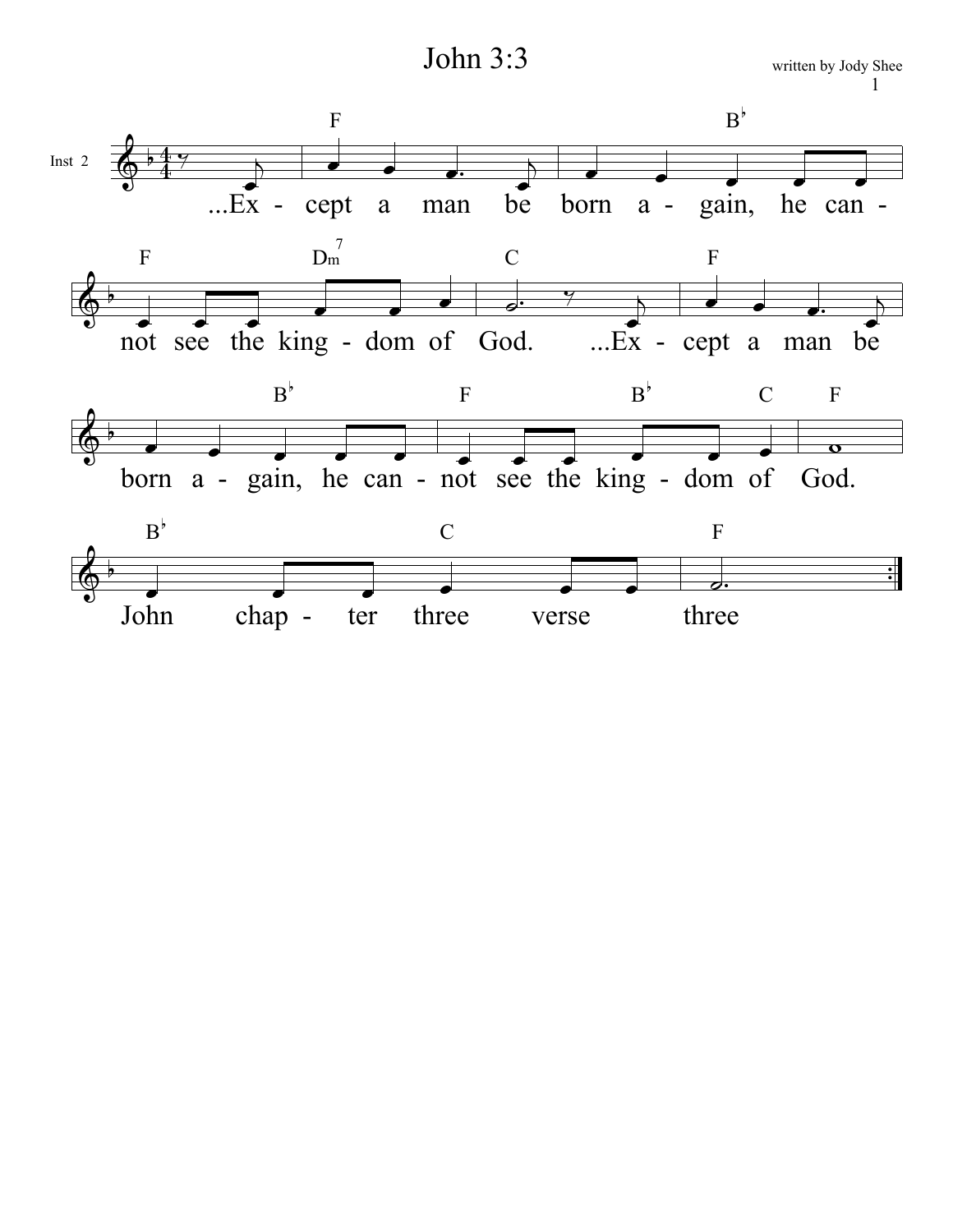John 14:6











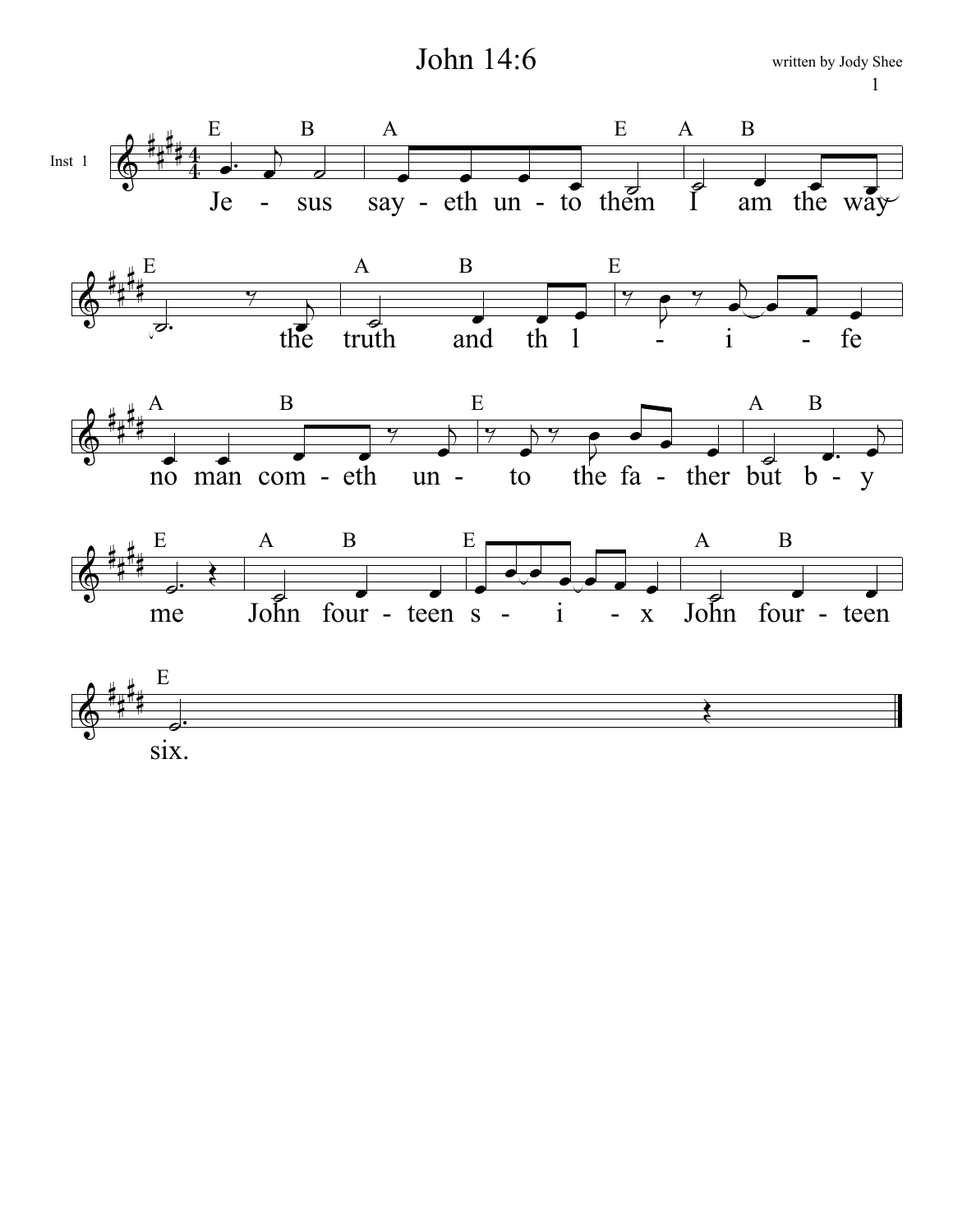Yet a Little While

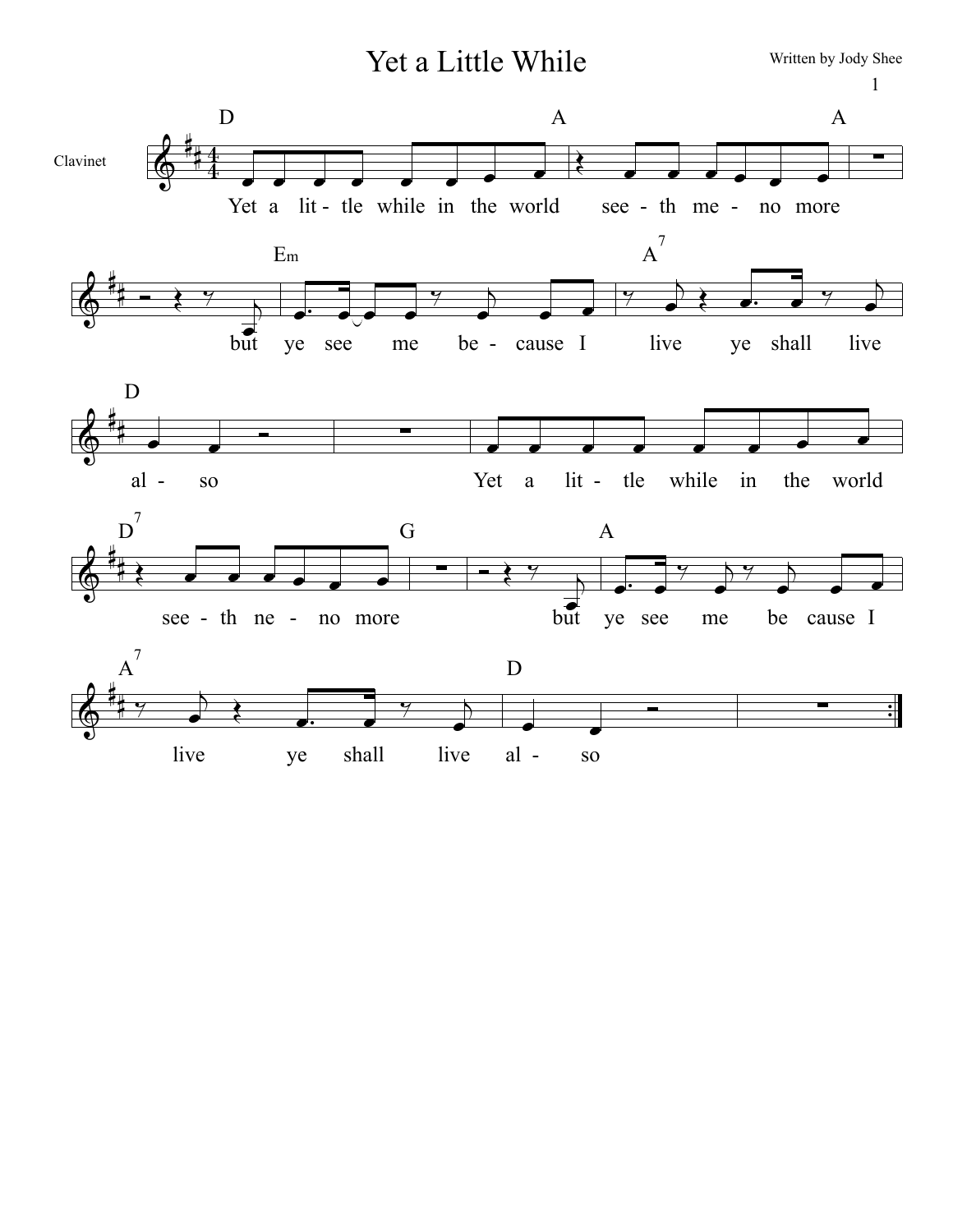John 15:16

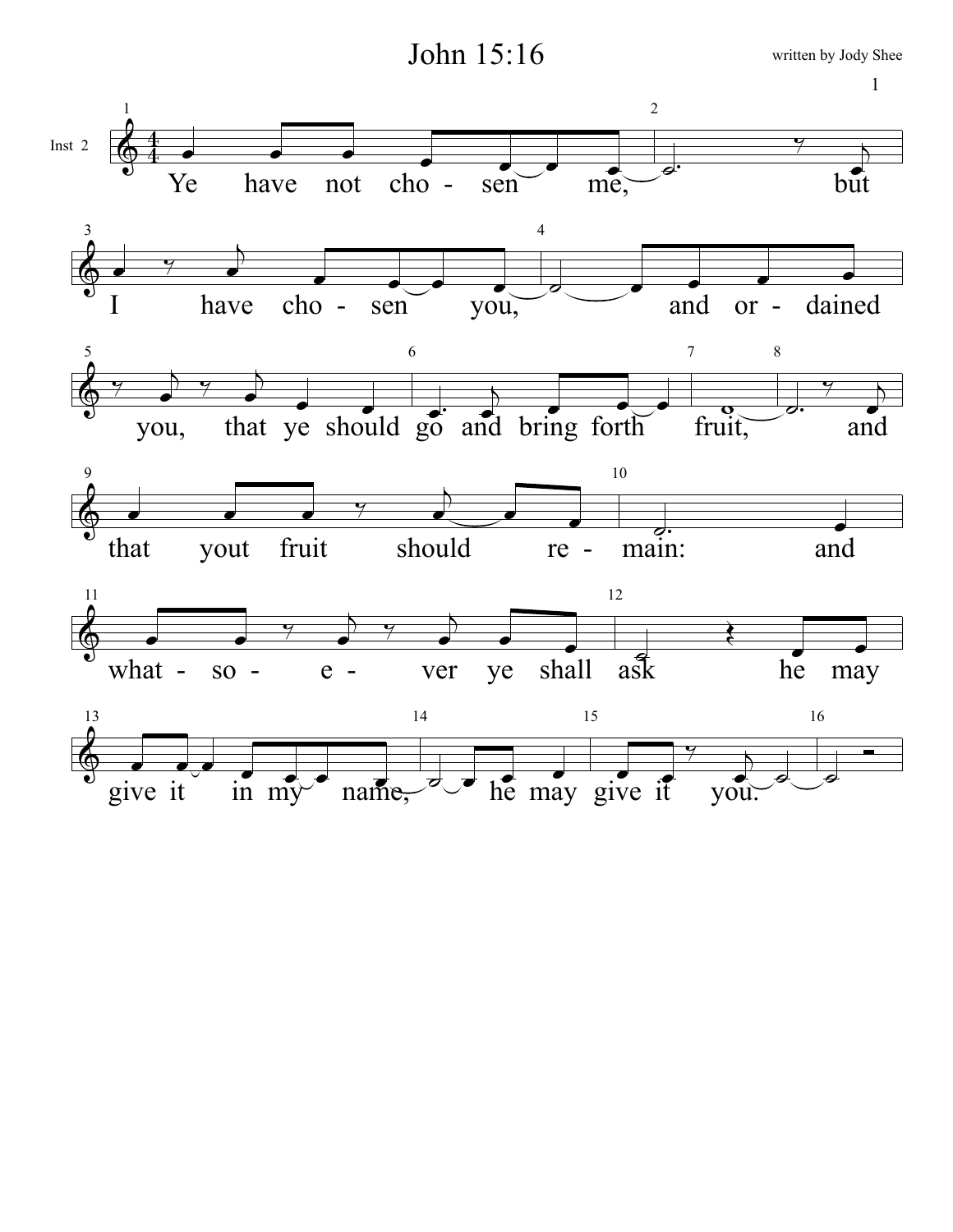Romans 1:16

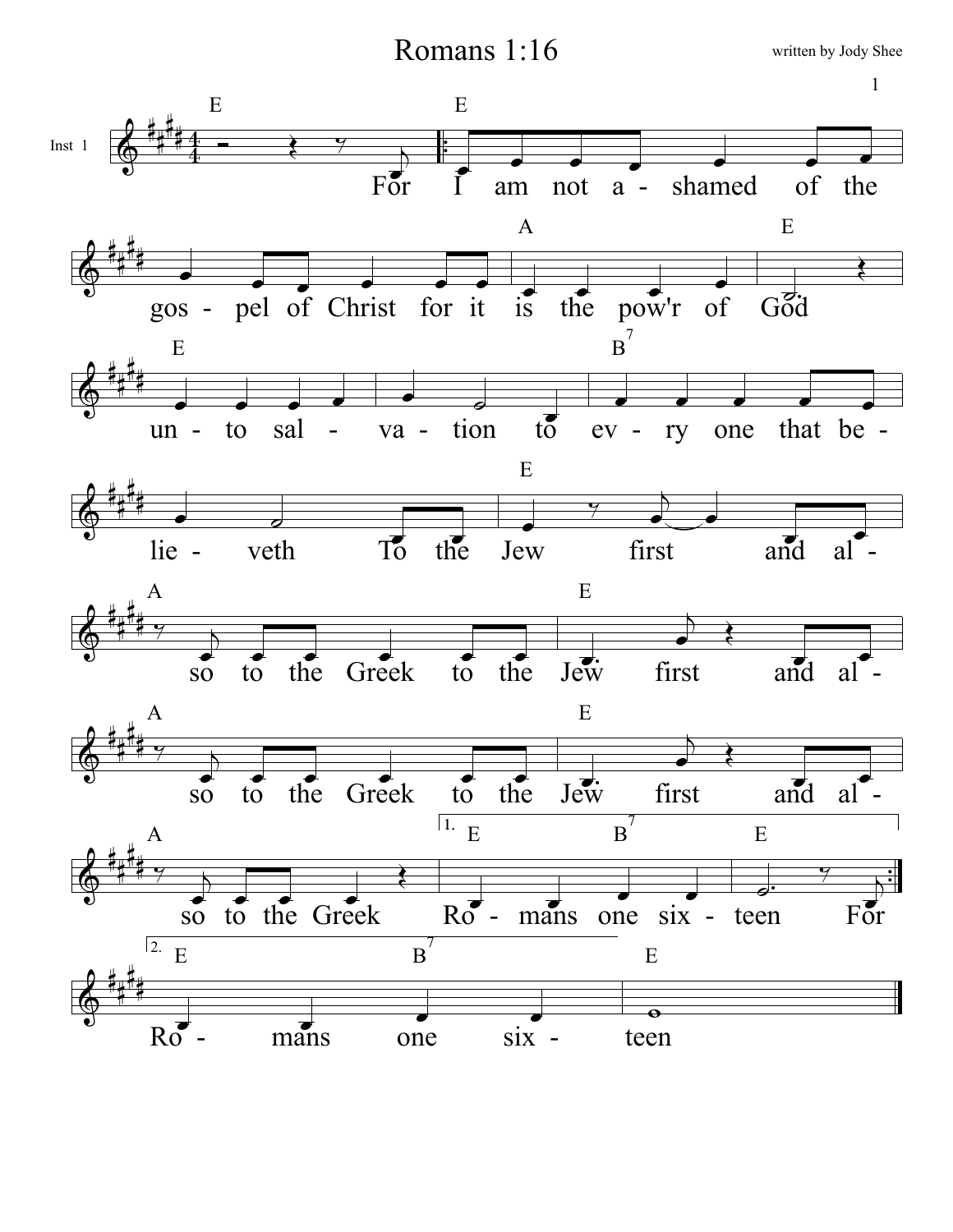Romans 3:23

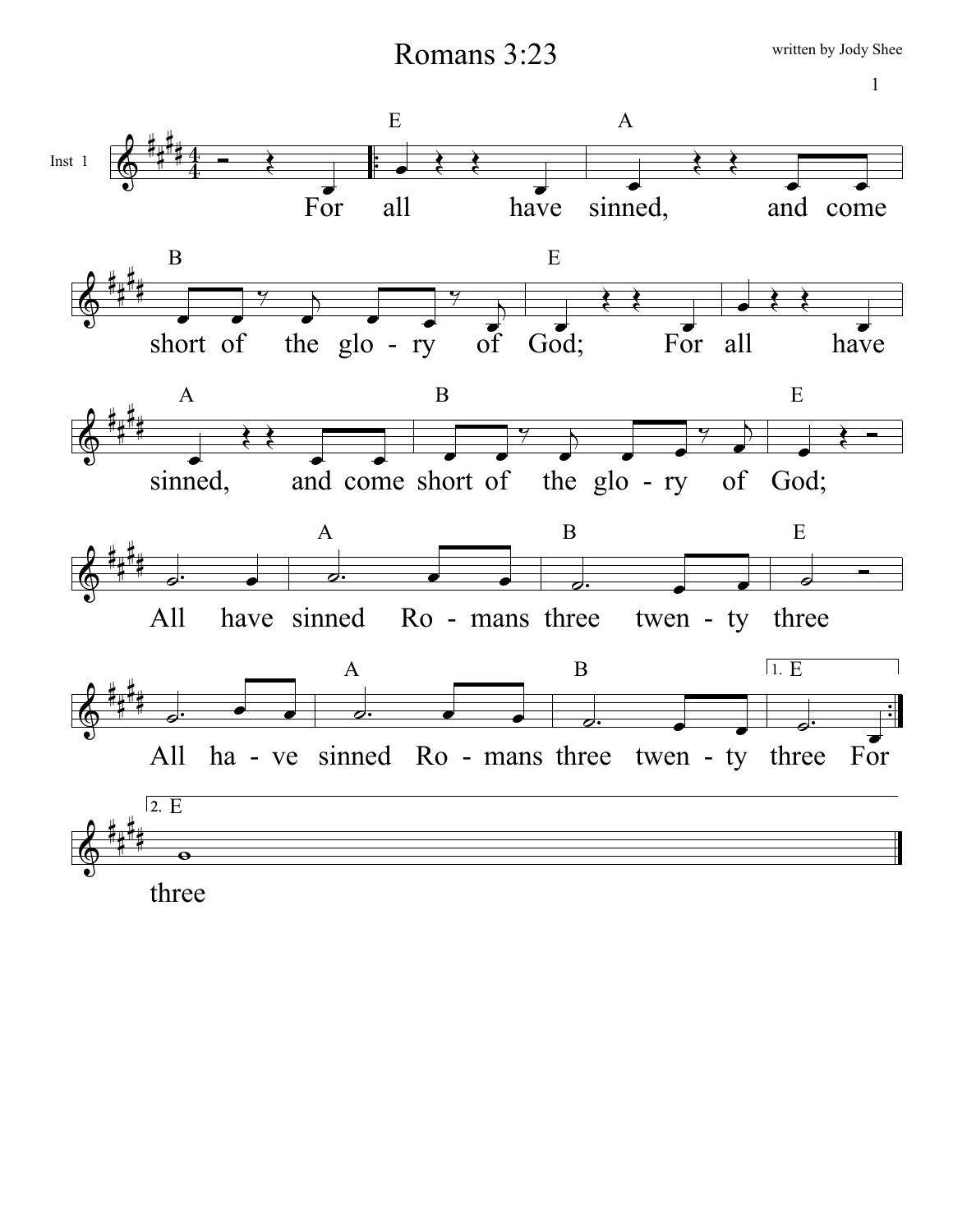Romans 8:38-39

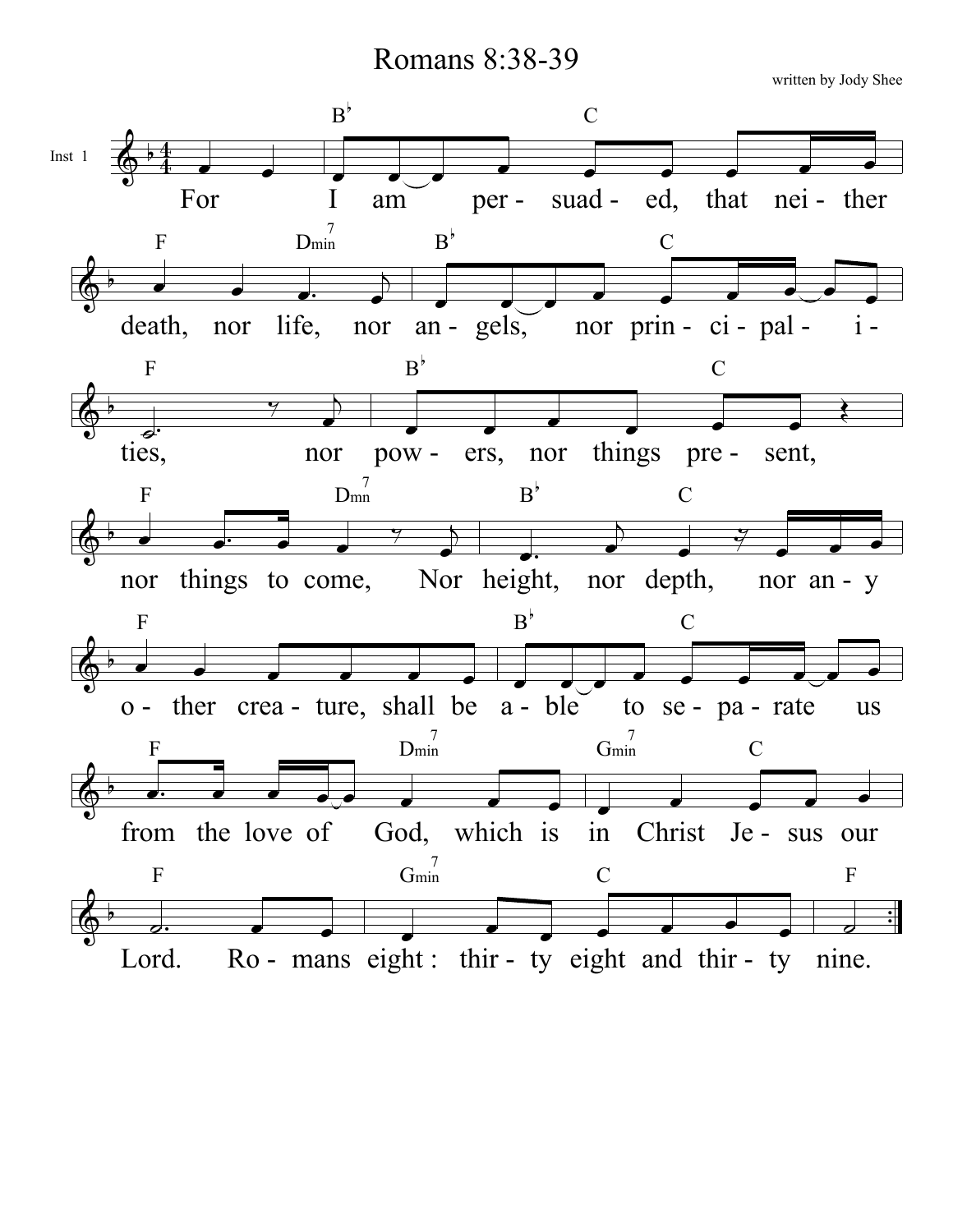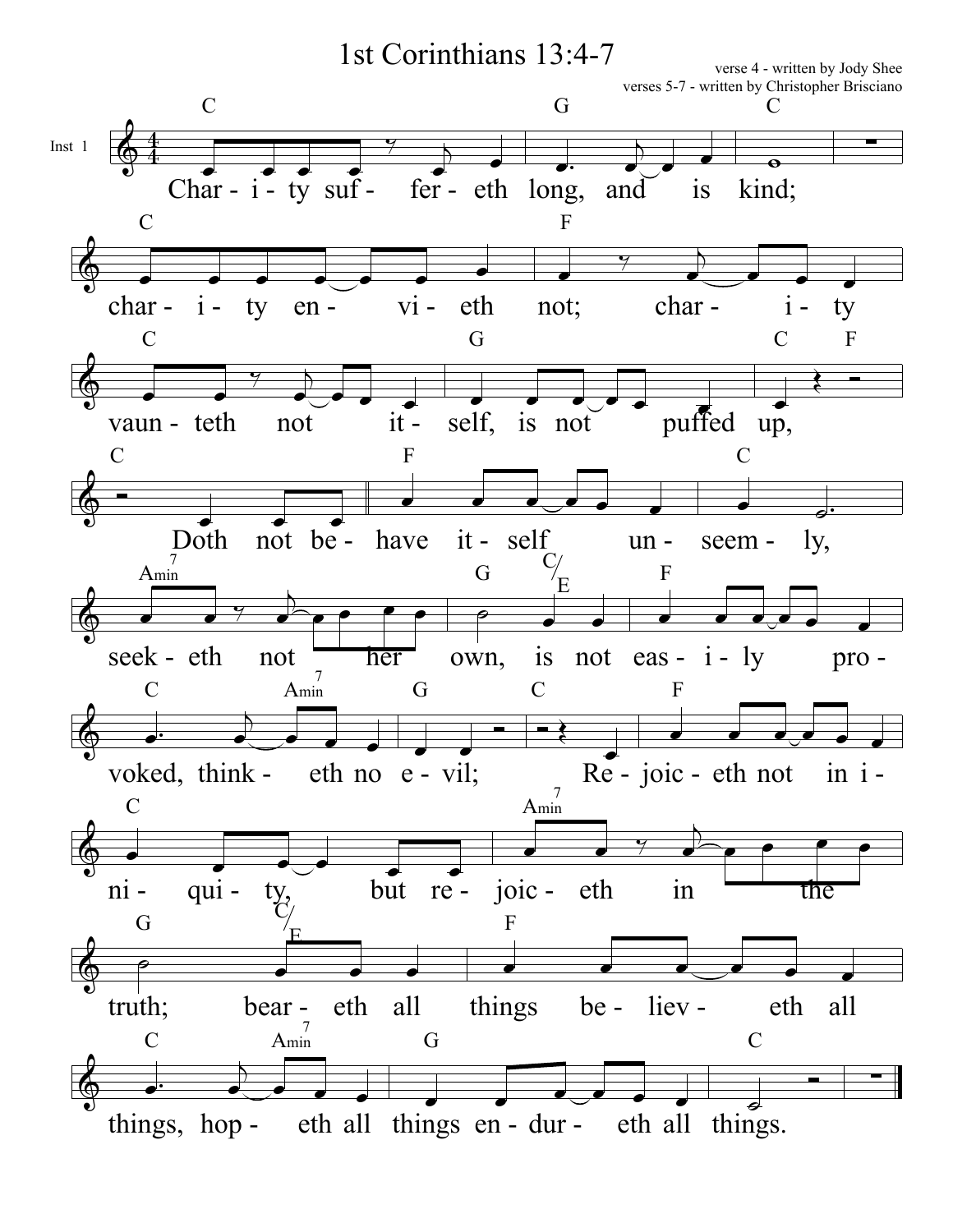Ephesians 4:32











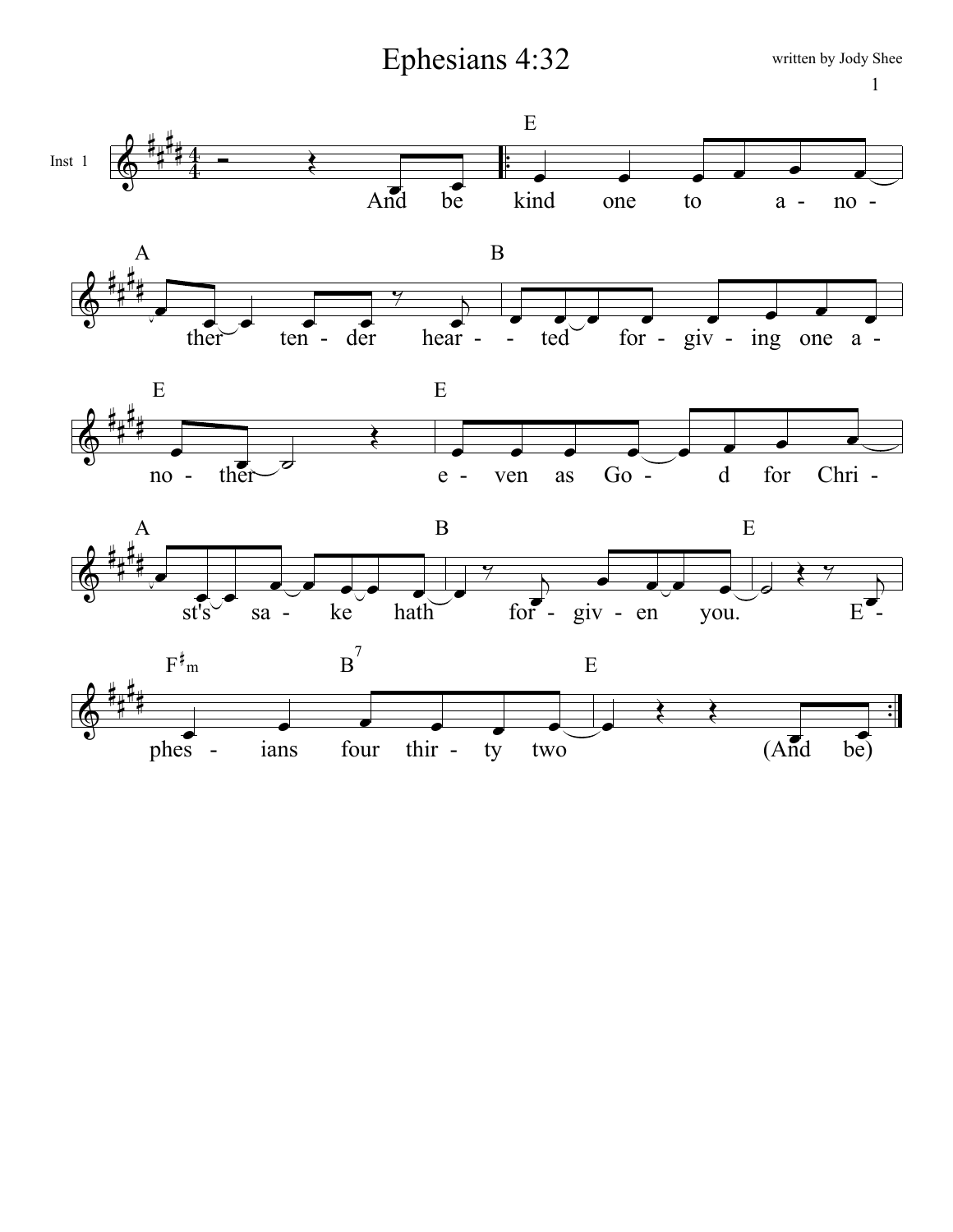Philippians 2:10-11



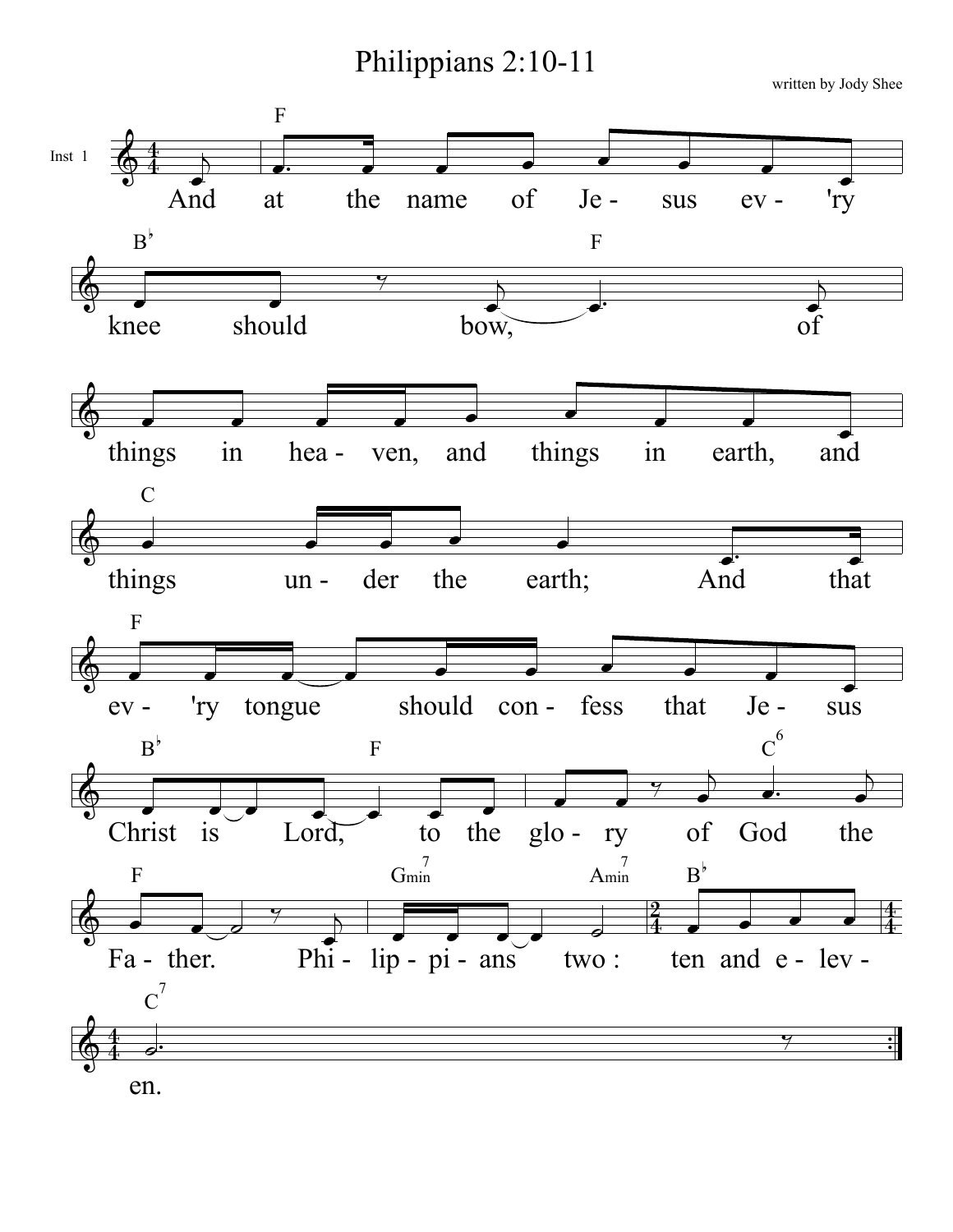Colossians 3:23

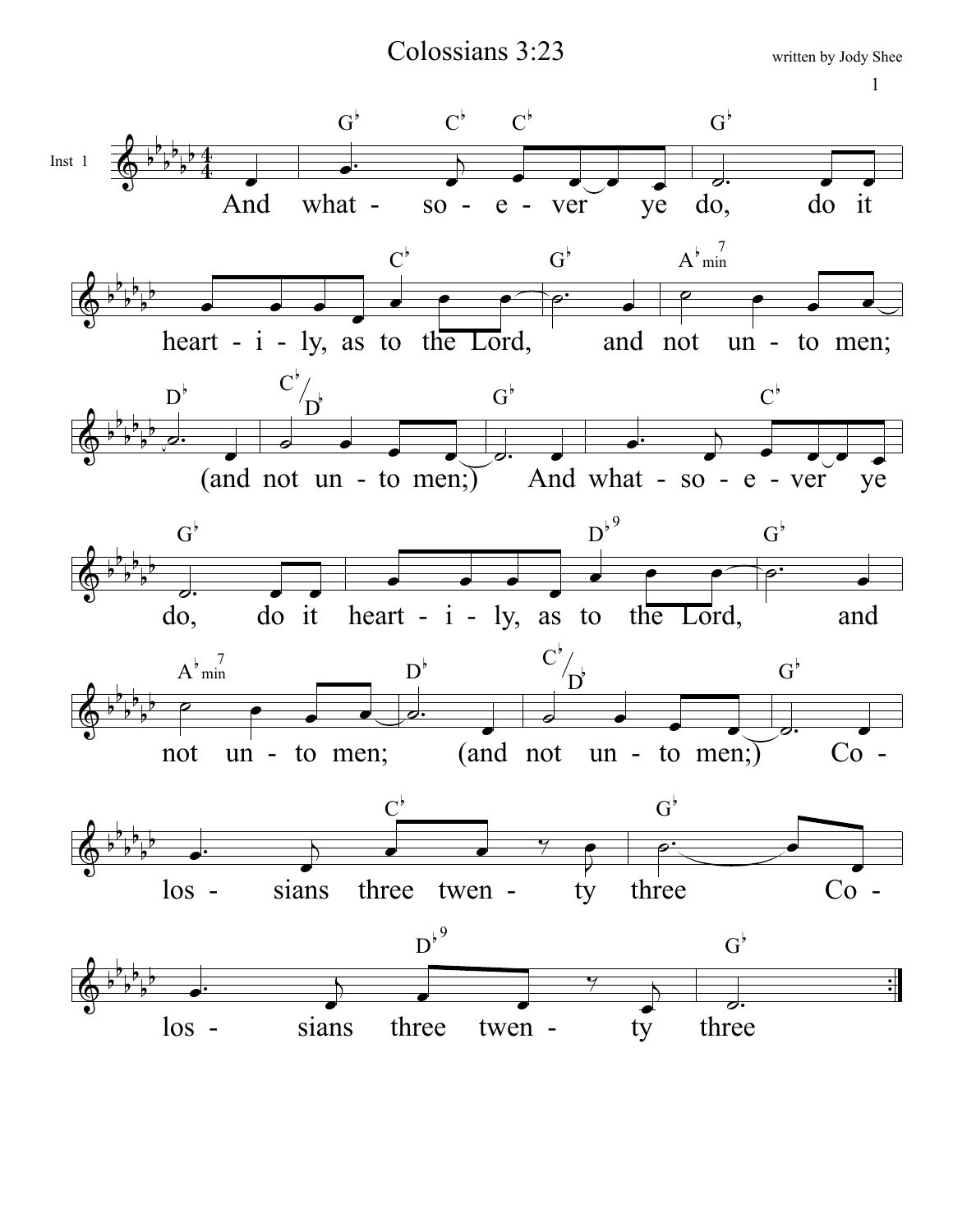Titus 3:5

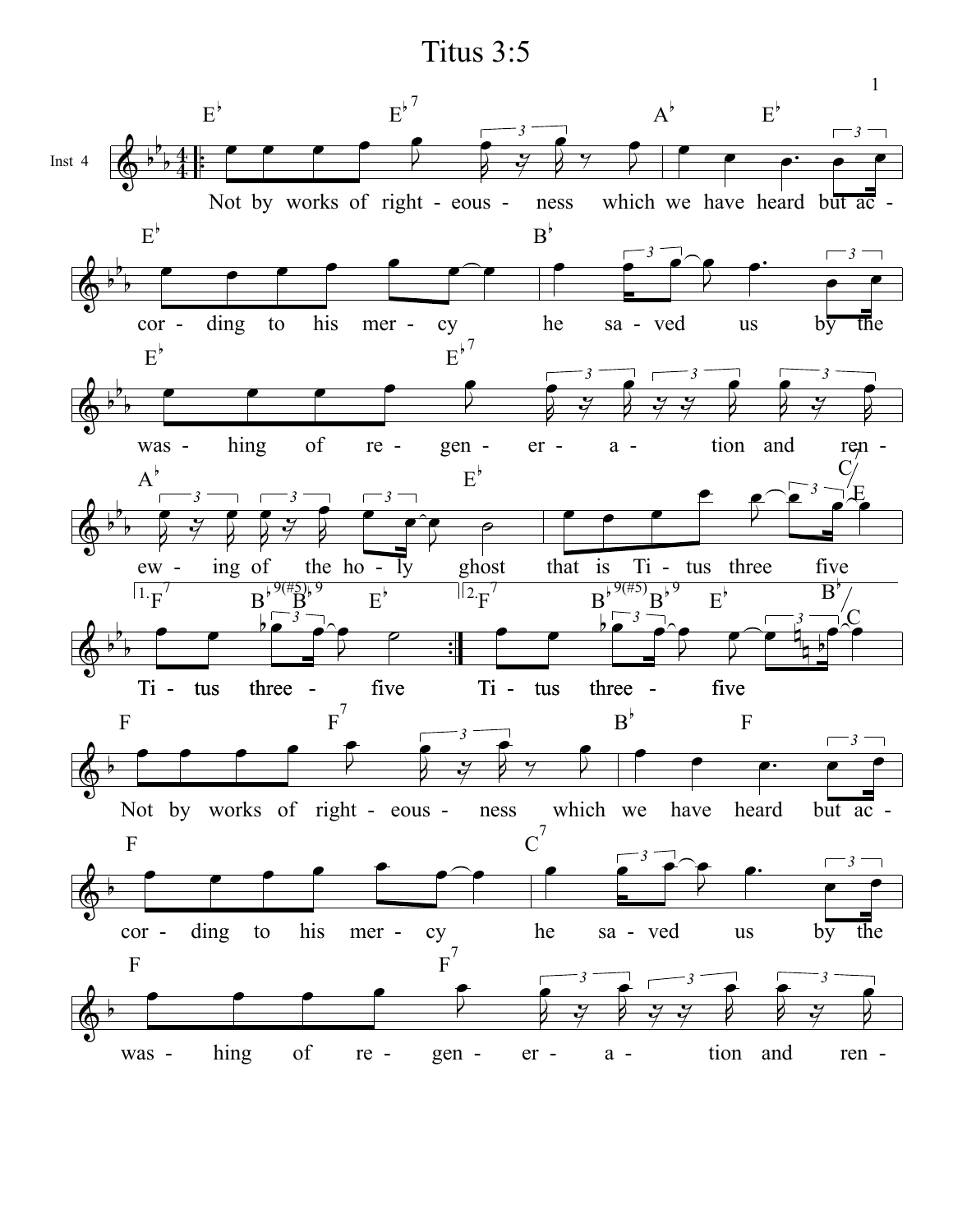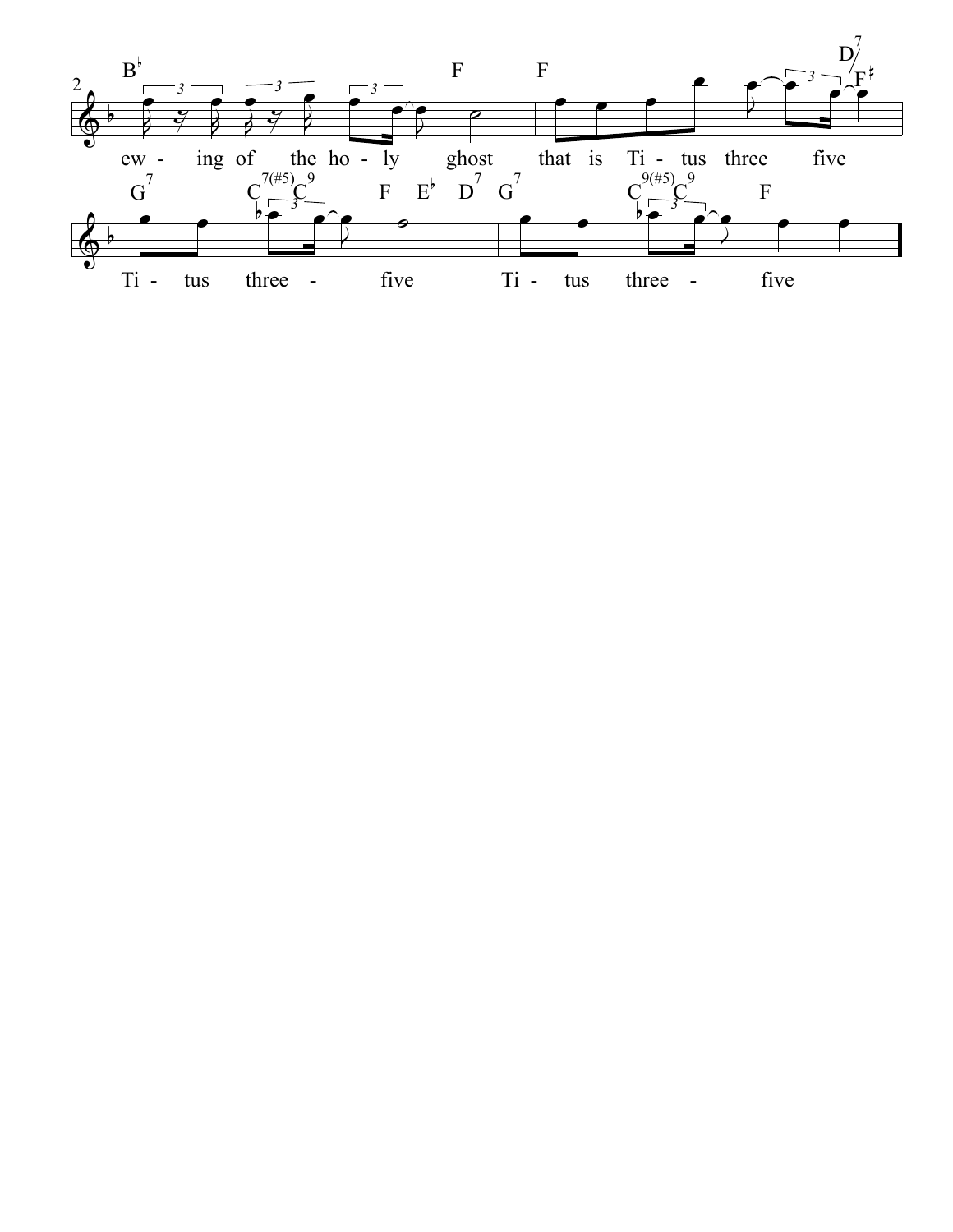Hebrews 11:1



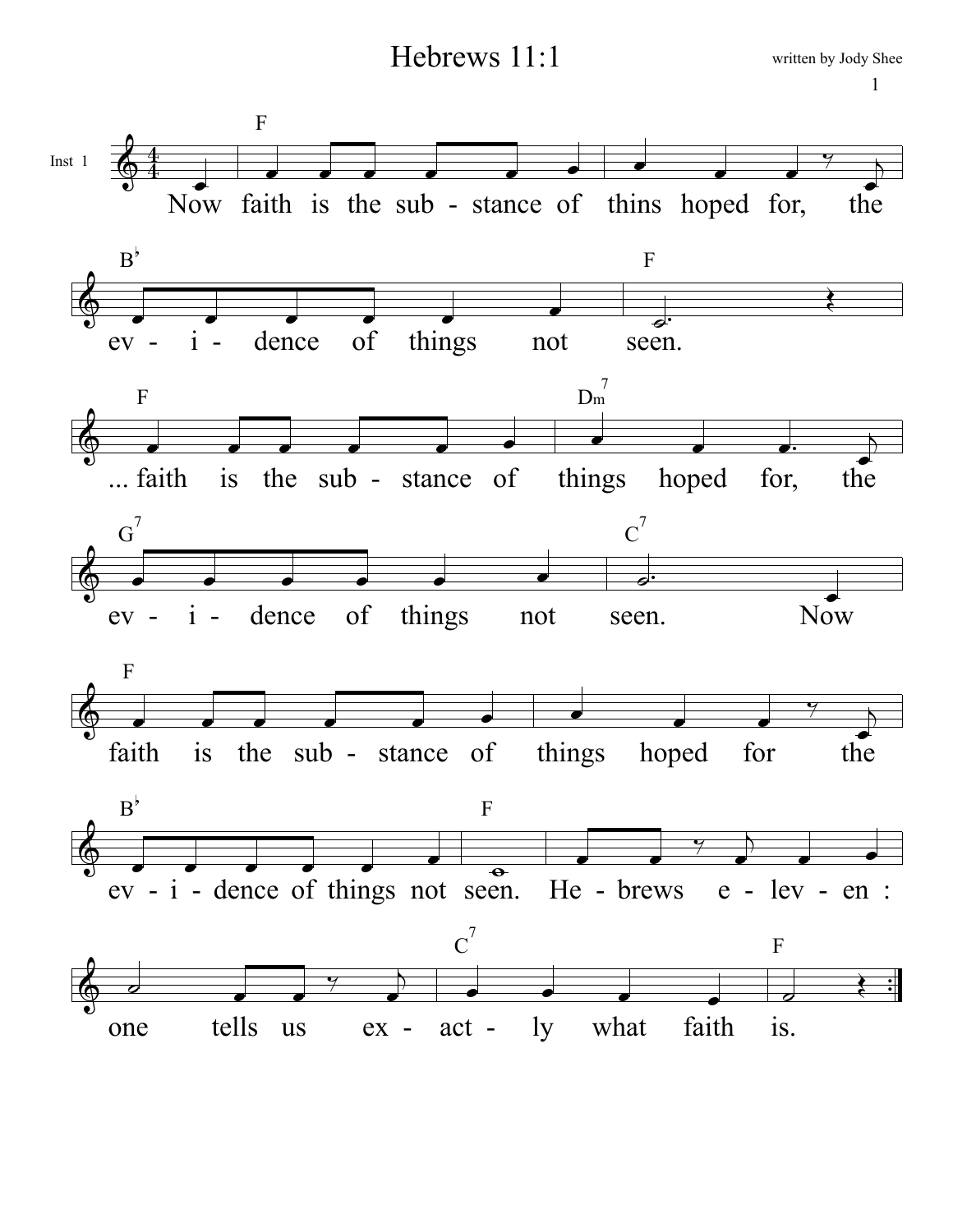James 1:5

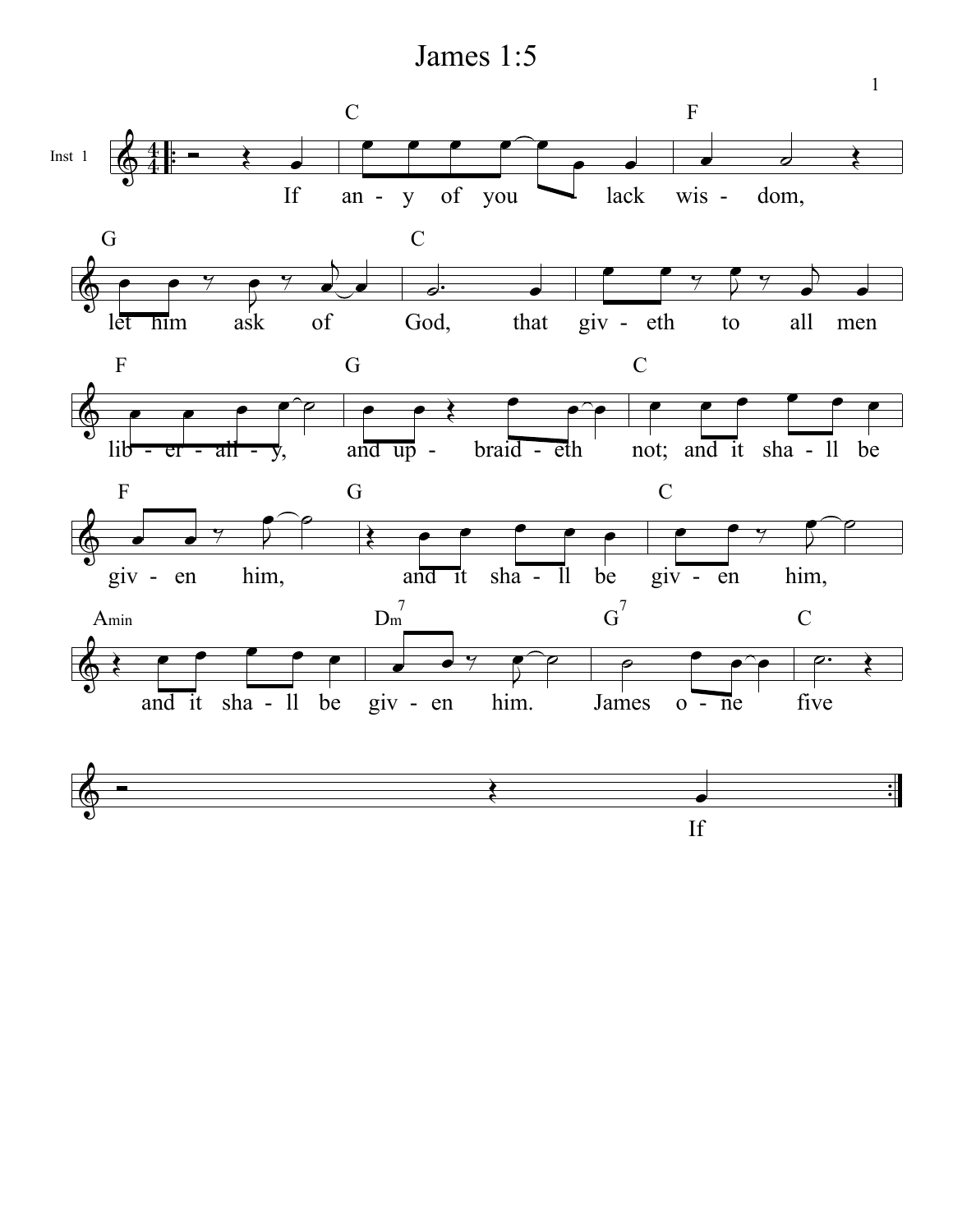1 Peter 2:24